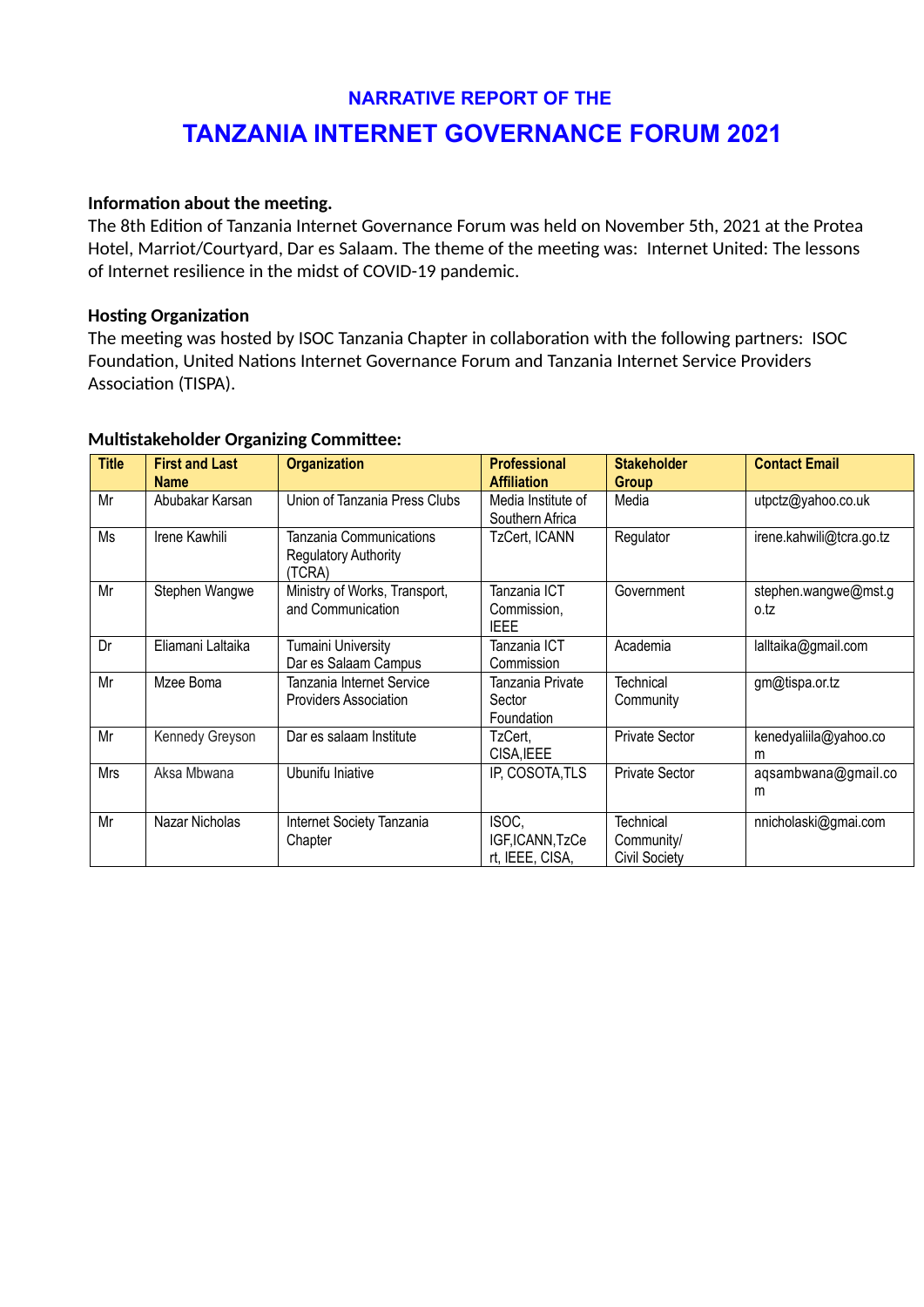## 8TH EDITION OF TANZANIA INTERNET GOVERNANCE FORUM 2021 (TZIGF) PROTEA HOTEL (MARRIOT/COURTYARD, DAR ES SALAAM) FRIDAY 5TH NOVEMBER 2021 TIME: 08:00HRS TO 16:40HRS

Theme: Lessons of the Internet resilience in the midst of COVID-19 pandemic

| <b>PROPOSED AGENDA</b>                                                                                                                                                                                                                                                                                                             |                                    |
|------------------------------------------------------------------------------------------------------------------------------------------------------------------------------------------------------------------------------------------------------------------------------------------------------------------------------------|------------------------------------|
| Registration                                                                                                                                                                                                                                                                                                                       | $08:00 - 09:00$                    |
| Introduction and welcome remarks                                                                                                                                                                                                                                                                                                   | $09:00 - 09:15$                    |
| The history of Tanzania Internet Governance Forum                                                                                                                                                                                                                                                                                  | $09.15 - 09:30$                    |
| Agriculture digitalization and the digital ecosystem: An opportunity for young<br>women and men<br>Speaker: Rose Funja, MD, Agriinfo Company Ltd. - ICT4Ag                                                                                                                                                                         | $09:30 - 09:50$                    |
| Universal Acceptance: Some domain names are more equal than others,<br>why?<br>Speaker: Atohoun Yaovi (ICANN)                                                                                                                                                                                                                      | $09:50 - 10:10$                    |
| Bringing rural communities online: Policy and initiatives to bridge the digital<br>gaps<br>Speaker: Hon. Neema Lugangira, MP.                                                                                                                                                                                                      | $10:10 - 10:30$                    |
| Coffee/Tea Break                                                                                                                                                                                                                                                                                                                   | $10:30 - 11:00$                    |
| <b>Keynote Address</b><br>Hon.Dr. Ashatu Kijaji(MP), Minister for Information, Communications &<br><b>Information Technology</b><br>The Impact of Internet shutdowns in Africa: The Bulawayo Health delivery<br>system case study<br>Speaker: Prince Madziwa, Zimbabwe.                                                            | $11.00 - 11.30$<br>$11:30 - 11:50$ |
| Online harms: Solutions to fighting misinformation and fake news online.<br>Speaker: Facebook (To be confirmed)                                                                                                                                                                                                                    | $11:50 - 12:20$                    |
| <b>Internet Governance: An overview</b><br>Speaker: Nazar Nicholas, Trainer, African Union's Policy & Regulation Initiative<br>for Digital Africa.                                                                                                                                                                                 | $12:20 - 12:40$                    |
| Q&A session for morning presentations                                                                                                                                                                                                                                                                                              | $12:40 - 13:00$                    |
| Lunch                                                                                                                                                                                                                                                                                                                              | $13:00 - 14:00$                    |
| Internet Cyber security: Securing our digital spaces?<br>Speaker: Hon. Judge Dr. Eliamani Laltaika, Judge, The High Court of Tanzania                                                                                                                                                                                              | $14:00 - 14:30$                    |
| Panel Discussion: Innovative local approaches and strategies to achieve<br>Universal Internet access and Meaningful Connectivity in Tanzania:<br>Panelists: Basic Internet Foundation, UCSAF, Ministry for Information,<br>Communications & Information Technology, ISOC-Tz, TZCNA, ICT Commission,<br>TCRA, DIT, Facebook, TISPA. | $14:30 - 15:15$                    |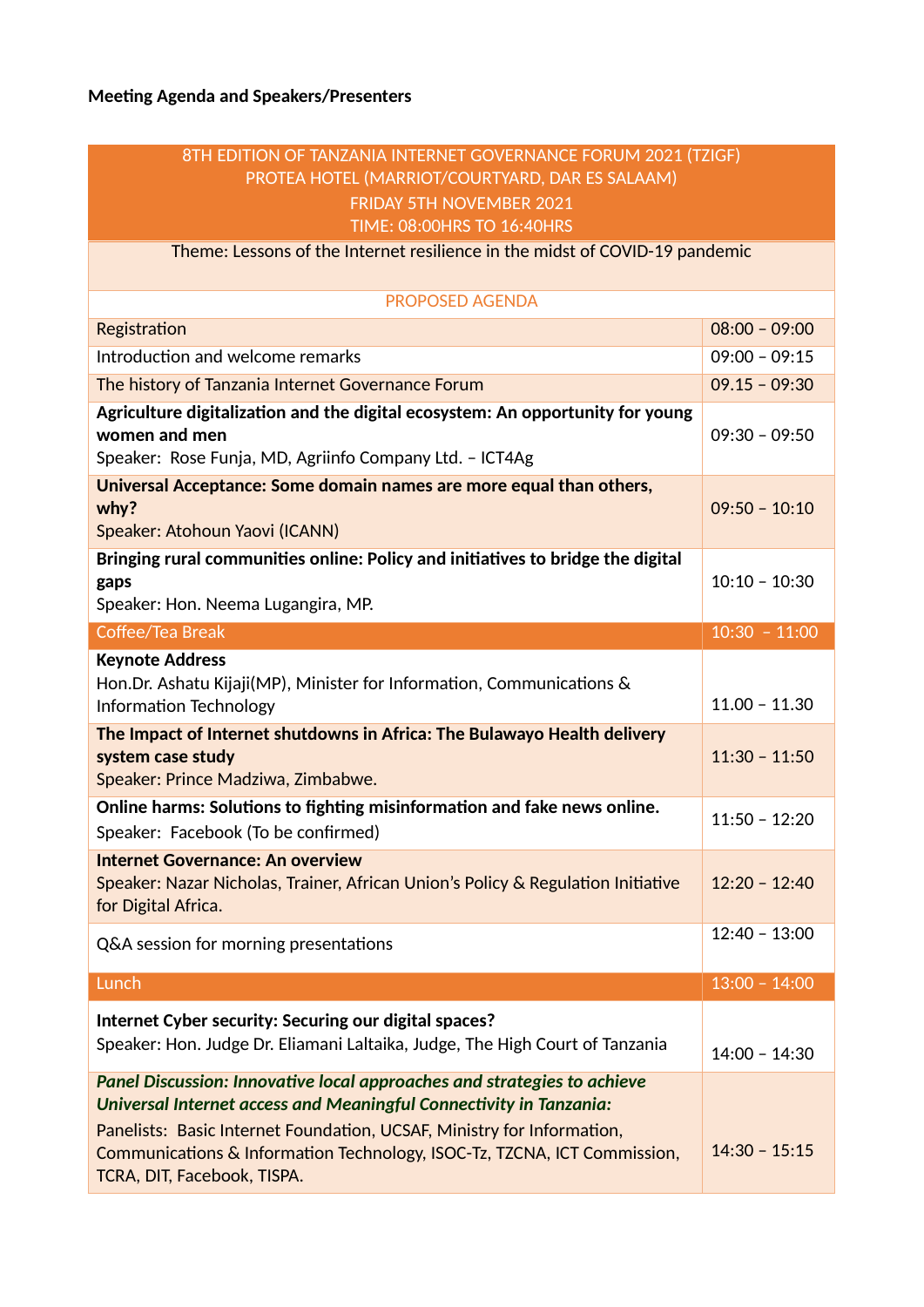| Kigamboni Community Digital Innovation Hub: Creating innovation space for<br>women and youth; a project of Tanzania Digital Innovation Program<br>Speaker: Nazar Nicholas, Project Manager (TADIP) - ISOC Tanzania Chapter | $15:15 - 15:45$ |
|----------------------------------------------------------------------------------------------------------------------------------------------------------------------------------------------------------------------------|-----------------|
| Coffee/Tea Break                                                                                                                                                                                                           | $15.45 - 16.00$ |
| Closing Remarks and presentation of certificates:<br>Dr. Mzee Mndewa, Director ICT, Ministry of Construction, Communication and<br>Transport, Revolutionary Government of Zanzibar                                         |                 |
|                                                                                                                                                                                                                            |                 |

The forum addressed a variety of topics relevant to Tanzania's Internet situation; including:

- Mobile phone technology in agriculture and how it creates opportunity for young women and men
- Universal Acceptance, affordability of Internet access, bringing rural communities online
- The impact of Internet shutdowns in Africa
- Internet Governance, and Universal Acceptance
- online harmful content and cyber security
- Doable solutions to connect the unconnected in rural and urban Tanzania.

## **Overview of the Key Points Raised during the meeting.**

- (1) Agriculture digitization and the digital ecosystem: An opportunity for young women and men. The key point in this session was that the Agriculture sector presents an opportunity for young people where they can use technology or Agtech to monitor and improve farm yields. Also to use or create applications to market the products from the farms create wealth and help to fight poverty.
- (2) Sustainable Development Goal: The discussion touched on SDG 1 and 2
- (3) Universal Acceptance: Some domain names are more equal than others, why? The main point in this session was that local content is still by default being discriminated against by the Internet itself. For example if one uses characters from Chagga Langauage one of the 120 tribes in Tanzania it will not be recognized by the Internet
- (4) Bringing rural communities online: Policy and initiatives to bridge the digital gaps Key Points:
	- (a) Internet affordability in Tanzania is still elusive. The price of 1GB seems expensive and give very little milage for the user
	- (b) There is a need to engage the government on the policy issue of spectrum licensing for Community Internet Service Providers such Community Networks.
- (5) The Impact of Internet shutdowns in Africa: The Bulawayo Health delivery system case study: Key Points:

(a) Government and private employments in Tanzania are limited, and the Internet is increasingly becoming an employer of *Generation Digital*. Internet shutdowns are therefore antiemployment, retrogressive and counter productive. Awareness of the negative effects of Internet Shutdowns need to take the public stage.

(6) Online harms: Solutions to fighting misinformation and fake news online.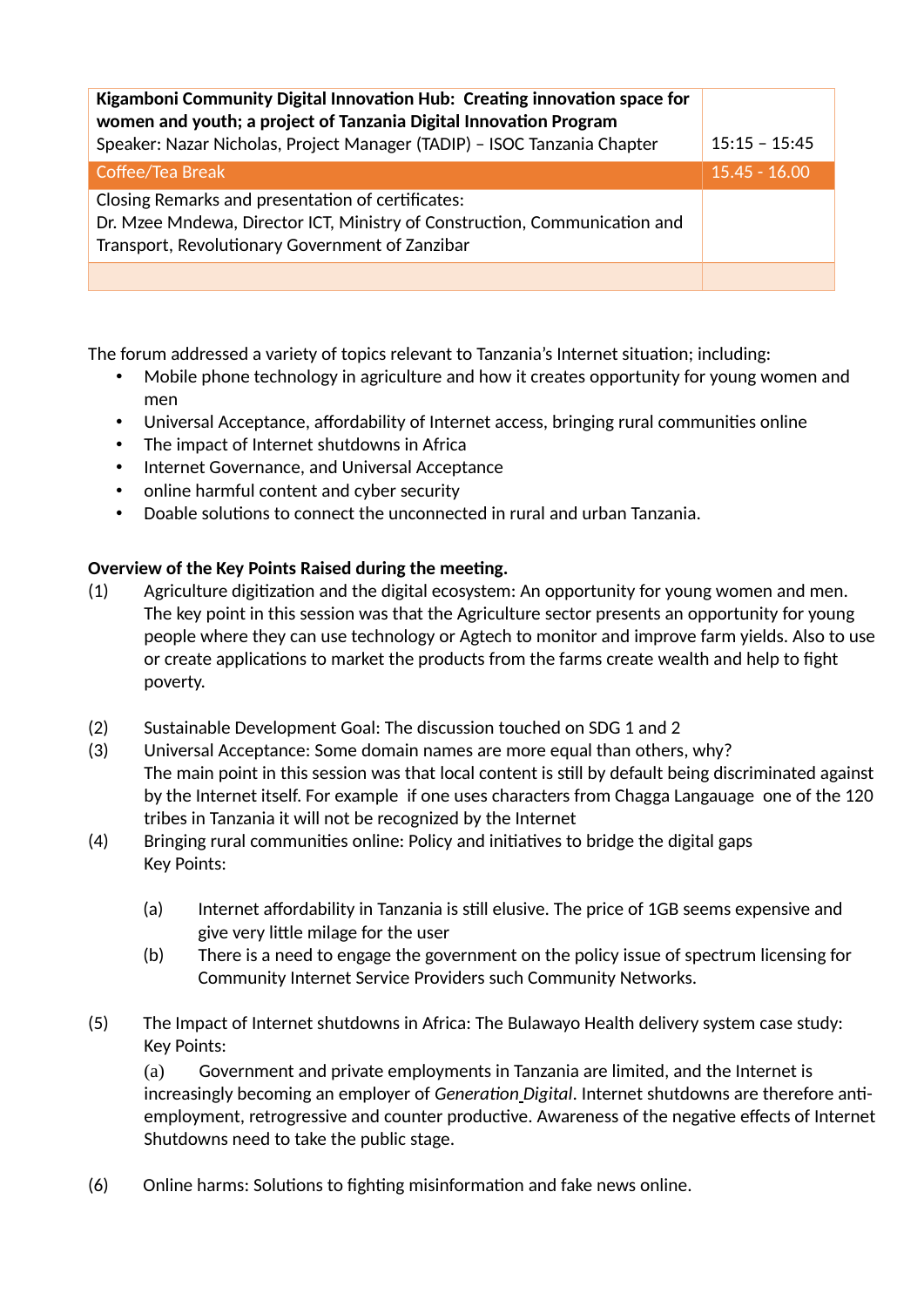Key points:

(a) Online harms are not caused by robots but humans. Therefore promoting Internet Etiquette is very important to mitigate online harms.

(1) Companies such as Facebook, Twitter, Tiktok, YouTube, Instagram and others with a global reach need to do more to curb harmful content online.

(7) Internet Cyber security: Securing our digital spaces? Key Points:

> (a) Securing the Cyber Space(s) is the responsibility of every Net citizen and therefore every Tanzanian or every Internet stakeholder needs to take charge of its security.

(8) Innovative local approaches and strategies to achieve universal and meaningful Internet access in Tanzania

Key Points:

- (a) The Universal Communication Service Access Fund is doing a tremendous job with mobile operators to get mobile service access to rural Tanzania. The fund needs to reassess its policy approach to include universal, affordable and meaningful Internet access in its operations.
- (b) COVID-19 has taught us a lesson that Internet access is no longer a luxurious commodity. It is a necessary public good for now and in the future.

## **Attendance Statistics.**

Due to the COVID-19 pandemic, Tanzania Internet Governance Forum took place in a hybrid format; with 66 participants onsite, and 44 participants online from all key stakeholder groups in accordance with IGF principles. Onsite participants observed the COVID-19 protocol as set out by the Ministry of Health. The participants came from different stakeholder groups as shown below:

| No.            | <b>Stakeholder</b><br>Group   | <b>Registered</b> |    | <b>Onsite Attendees</b> |        |    | <b>Online Attendees</b> |        |
|----------------|-------------------------------|-------------------|----|-------------------------|--------|----|-------------------------|--------|
|                |                               |                   |    | Male                    | Female |    | Male                    | Female |
| $\mathbf{1}$   | <b>Civil Society</b>          | 34                | 14 | 8                       | 6      | 20 | 12                      | 8      |
| $\overline{2}$ | <b>Private Sector</b>         | 18                | 10 | 5                       | 5      | 8  | 5                       | 3      |
| 3              | Government                    | 16                | 10 | 6                       | 4      | 6  | l4                      | 2      |
| 4              | Academia/<br>Research         | 40                | 16 | 8                       | 8      | 24 | 11                      | 13     |
| 5              | <b>Technical</b><br>Community | 36                | 16 | 7                       | 19     | 20 | 12                      | 8      |
| <b>TOTAL</b>   |                               | 144               | 66 | 34                      | 32     | 78 | 44                      | 34     |

## **Registration and attendance**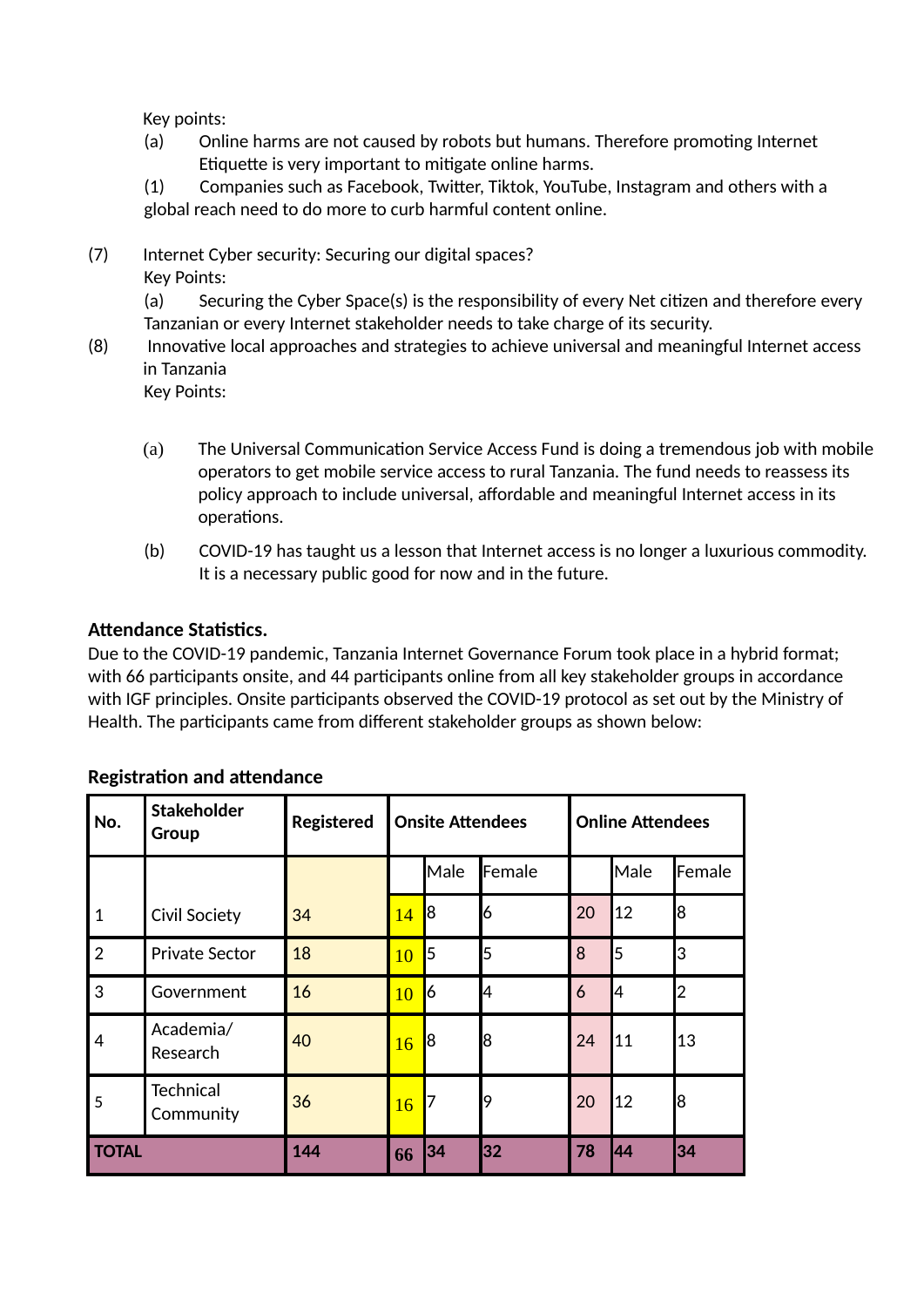## **The TzIGF budget:**

| $\pmb{\#}$     | <b>Activity</b>                                                      | <b>Cost Component</b> | <b>B.</b> Actual<br><b>AExpenditure</b><br>(USD) | <b>C. Variance</b><br>(Usd) | D.<br><b>Explanation</b><br>of Variance |
|----------------|----------------------------------------------------------------------|-----------------------|--------------------------------------------------|-----------------------------|-----------------------------------------|
| $\mathbf{1}$   | Meals for participants<br>during the meeting<br>days                 | 1,300                 | 1,300                                            | $\mathbf 0$                 | None                                    |
| $\overline{2}$ | <b>Contractual Services</b>                                          | 1,800                 | 1,800                                            | $\mathbf 0$                 | None                                    |
| 3              | Accommodation for 30<br>participants                                 | 1,100                 | 1,100                                            | $\mathbf 0$                 | None                                    |
| 4              | Travel                                                               | 200                   | 200                                              | $\Omega$                    | None                                    |
| 5              | Transportation for 20<br>participants from other<br>regions          | 200                   | 200                                              | $\mathbf 0$                 | None                                    |
| 6              | Travel                                                               | 300                   | 300                                              | $\mathbf 0$                 | None                                    |
| $\overline{7}$ | Transportation of 10<br>volunteers involved in<br>event coordination | 100                   | 100                                              | 0                           | None                                    |
|                | <b>Total</b>                                                         | 5,000                 | 5,000                                            | $\mathbf{O}$                | <b>None</b>                             |

## **Rapporteurs**:

Dr. Haji Ali and Stela Rugongo

## **Initiative Contact Information**:

Nazar Nicholas Kirama National TzIGF Coordinator Internet Society Tanzania Chapter (ISOC-Tz) t: 0748 282 888, 0784 220 877 e: [nnicholaski@gmail.com](mailto:nnicholaski@gmail.com)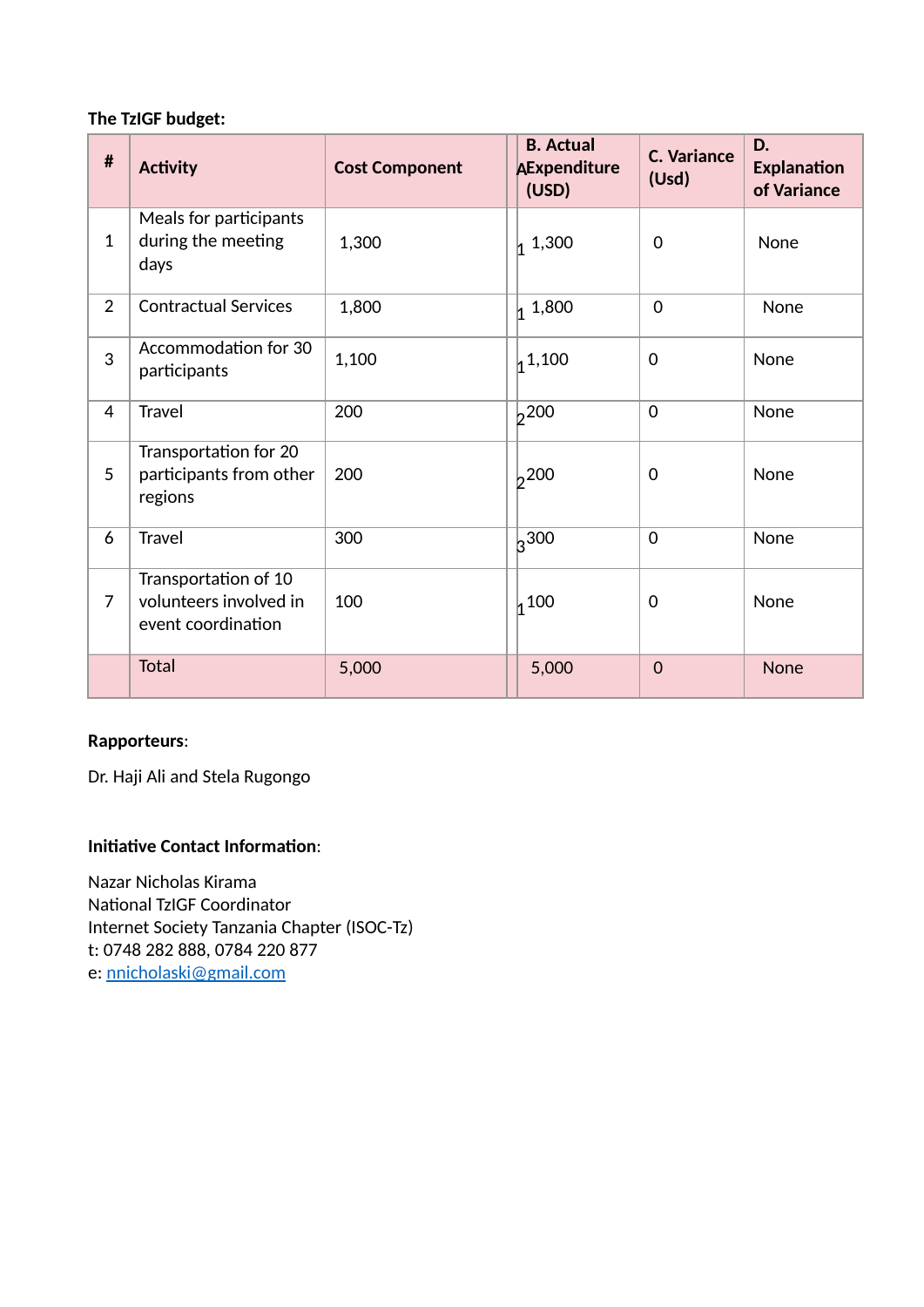# **Records and Information on Preparatory Meetings for Tanzania IGF 2021**

These meetings were conducted in accordance with the principles of Internet Governance Forum. All key stakeholders were invited to attend the meeting. These included representatives from *the private sector, the civil societies, private sector, technical community and the government*. The meetings were based on negotiations and consensus building to reach meetings goal(s). At the subcommittees level, volunteers worked in collaboration with the Secretariat through the Coordinator. The following are extracts of the four preparatory meetings held between March and September 2021.

The first planning meeting was held in March 2021:

Agenda:

1

- 1. Planning of TzIGF 2021
- 2. Set up sub-committees
- 3. Public calls for the theme and topics
- 4. Input for issues the UN IGF 2021 in Katowice, Poland
- 5. AOB
- 6. Adjournment

## **Extract Notes of the meeting:**

1. Planning of the TzIGF 2021

It was resolved that the public calls be made for the theme and topics for the meeting. The meeting date was set for 27**th** and 28**th** October 2021.

2. Setting up of sub-committees.

Two sub-committees were formed, each consisting of 5 people. These subcommittees were mandated to deal with the issues of fundraising and logistics for the TzIGF meeting, and report to the Chair.

- 3. Public Calls for the meeting: The public calls for the meeting would be issues to the public for the individuals and organizations to participate in the agenda planning to ensure the process of multi-stakeholder principle is followed.
- 4. The meeting was closed at 5pm and the next meeting was schedule May 18<sup>th</sup>,2021.
- 5. Input for issues to the UN IGF 2021 Katowice, Poland: It was agreed that contributions for issues will be sent to the MOC through the Coordinator and the MOC will consolidate the issues to for the input and sent them to the UN IGF Secretariat through Anja Gengo.
- 6. AOB: There was no AOB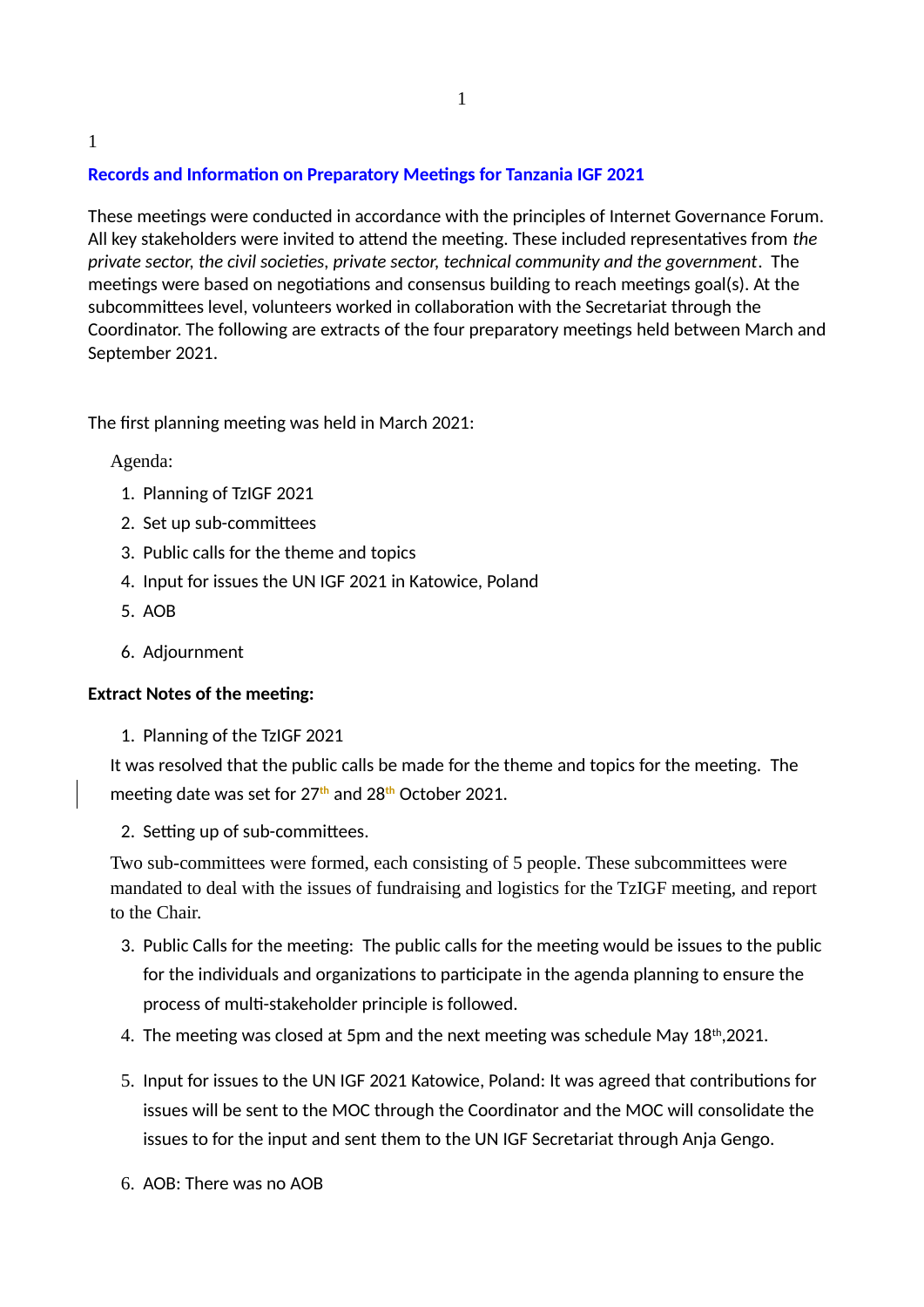## **Participant in Attendance**

|                | <b>Name</b>               | Stakeholder group                            |
|----------------|---------------------------|----------------------------------------------|
| $\mathbf{1}$   | Mkenda Jackline A         | University of Dar Es Salaam                  |
| $\overline{2}$ | Masoud Lingson            | Kigamboni Community Centre                   |
| 3              | Richard R Nyema           | Kimbweta                                     |
| 4              | Neema W Manga             | University of Iringa                         |
| 5              | Irene Kahwili             | Tanzania Communications Regulatory Authority |
| 6              | Rashid Mbwana             | <b>BOACSE Tanzania</b>                       |
| $\overline{7}$ | Anne Rugaiyula            | Ministry of ICT                              |
| 8              | Louis Lloyd               | Tanzania Telecommunications Co. Ltd.         |
| 9              | Paschal J. Kilenga        | Mzumbe University Main Campus                |
| 10             | l'ayo Rosine Francois     | University Of Iringa (Uol)                   |
| 11             | <b>Josef Noll</b>         | <b>Basic Internet Foundation</b>             |
| 12             | Aksa Mmbwana              | Ubunifu Initiative                           |
| 13             | Machuche Marwa<br>Wambura | University of Dar Es Salaam                  |
| 14             | Ally Manditi              | <b>TEHAMA Consult</b>                        |
| 15             | Adelina Sambala           | Upwithcommunity                              |
| 16             | Raymond Odamo             | Dar es Salaam Institute of Technology        |
| 17             | Leandra Grabriel          | Michuzi Media                                |
| 18             | Seif Omar                 | <b>ZAFAYCO</b>                               |
| 19             | Deogratius Mushi          | University of Dar Es Salaam                  |
| 20             | Lazaro Lupogo             | <b>Yetu Microfinance</b>                     |
| 21             | Mboni M.Mbegu             | Kigamboni Poultry                            |
| 22             | Frank S Rugaiyula         | Mzumbe                                       |
| 23             | Anisa A. Abdalla          | Suza                                         |
| 24             | Kijazi Mbwene             | Tanzania Revenue Authority                   |

The second meeting was held on 18 May 2021:

## **Agenda**

- 1. Feedback from previous meeting.
- 2. AOB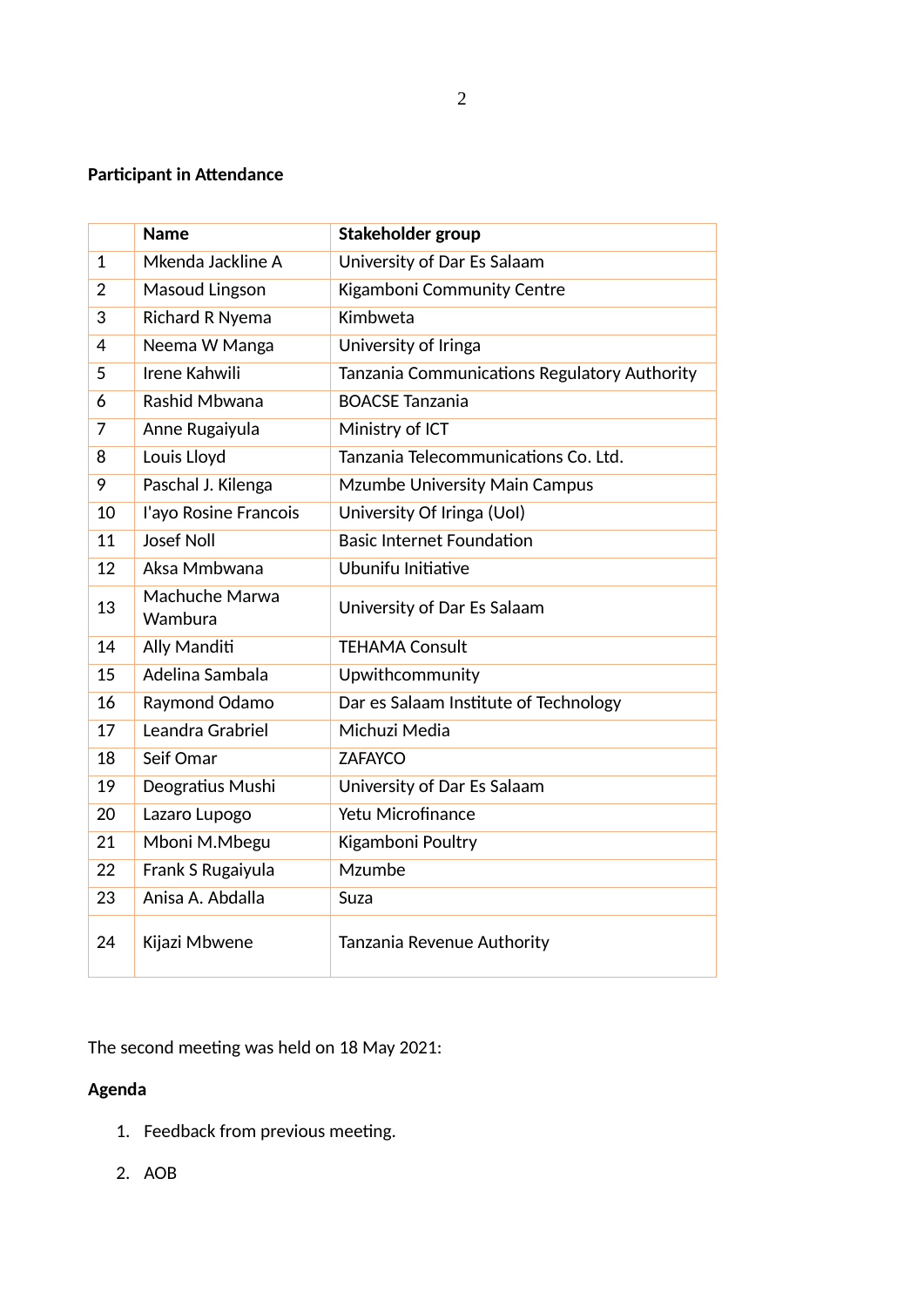#### 3. Adjournment

#### **Extract Notes of the Meeting**

#### (1) **Feedback from Previous Meeting**

- (a) Logistics Sub-Committee:
	- i. Reported that letters were sent to various vendors to do the booking for the events. Also the letters were asking for discount prices from the vendors as the event was for public interest.
	- ii. It was reported that a letter to invite the Minister of ICT as Chief Guest was sent to the Ministry through the Permanent Secretary and there was a phone call made to her Principal Assistant to the Minister informing him that the letter was sent.
	- iii. The coordinator reported that the grant application to the UN IGF Secretariat was previously submitted and the Secretariat acknowledged. He also reported about NRI collaborative sessions and asked for input.
- (b) Fundraising Sub-Committee
	- i. The Logistics Committee also sent donation requests to the government and private companies including the telecoms.

#### (2) **AOB**

- (a) Neema Manga**;** She reminded the meeting that it was important for the theme of the Tanzania IGF to also reflect the main theme of the United Nations IGF "Internet United". This was agreed by members present.
- (b) Masoud Lingson; Reminded the meeting that it was important for each one one of us to be punctual for the meeting.

#### **(3) Adjournment**

The meeting was closed at 4:30pm

#### **Participant in Attendance.**

| <b>Name</b>         | <b>Stakeholder Group</b>          |
|---------------------|-----------------------------------|
| Naomi Achien'g      | Tanzania Broadcasting Corporation |
| Masoud Lingson      | Kigamboni Community Centre        |
| Hon. Leila P. Malya | <b>Kisutu Law Courts</b>          |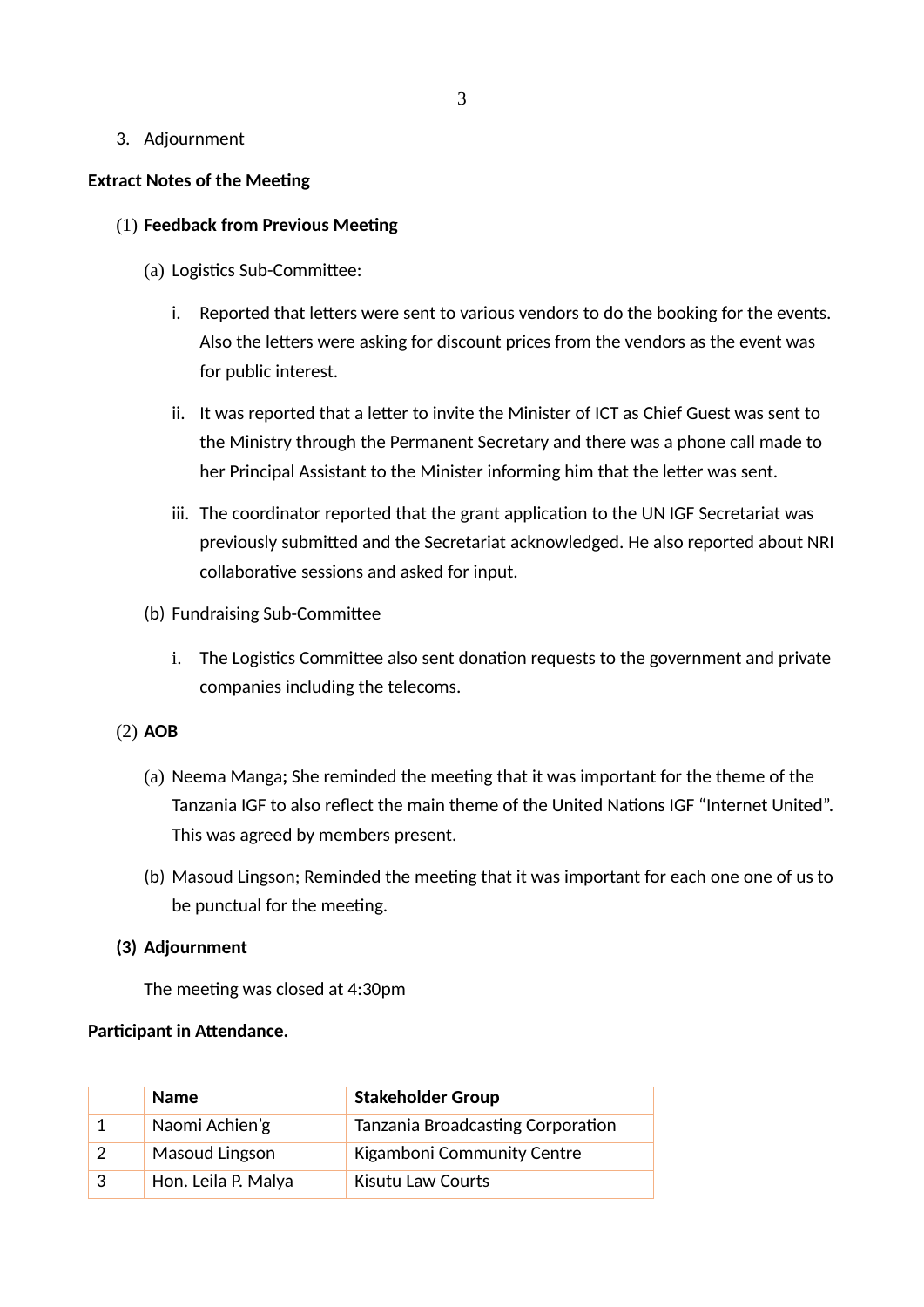| 4  | Neema W Manga             | University of Iringa                           |
|----|---------------------------|------------------------------------------------|
| 5  | Irene Kahwili             | Tanzania Comunications Regulatory<br>Authority |
| 6  | Rashid Mbwana             | <b>BOACSE Tanzania</b>                         |
| 7  | Anne Rugaiyula            | Ministry Of ICT                                |
| 8  | Kennedy Greyson           | Dar es salaam Institute of Technology          |
| 9  | Albert Misilimbo          | University of Dar es salaam                    |
| 10 | Sophia Mbeyela            | <b>PLPDF</b>                                   |
| 11 | Aksa Mmbwana              | Ubunifu Initiative                             |
| 12 | Machuche Marwa<br>Wambura | University of Dar Es Salaam                    |
| 13 | Ally Manditi              | <b>Tehama Consult</b>                          |
| 14 | Adelina Sambala           | Upwithcommunity                                |
| 15 | Raymond Odamo             | Dar es Salaam Institute of Technology          |
| 16 | Leandra Grabriel          | Michuzi Media                                  |
| 17 | Deogratius Mushi          | University of Dar Es Salaam                    |
| 18 | Lazaro Lupogo             | <b>Yetu Microfinance</b>                       |
| 19 | Mboni M.Mbegu             | Kigamboni Poultry                              |
| 20 | Frank S Rugaiyula         | Mzumbe                                         |
| 21 | Kijazi Mbwene             | Tanzania Revenue Authority                     |

## **Apologies**

| Louis Lloyd        | Tanzania Telecommunications Co. Ltd. |
|--------------------|--------------------------------------|
| Paschal J. Kilenga | <b>Mzumbe University Main Campus</b> |

The third meeting was held on 24th July 2021.

## **Agenda**

- 4. Feedback from previous meeting.
- 5. AOB
- 6. Adjournment

## **Extract Notes of the Meeting**

## (1) **Feedback from Previous Meeting**

(a) Logistics Sub-Committee: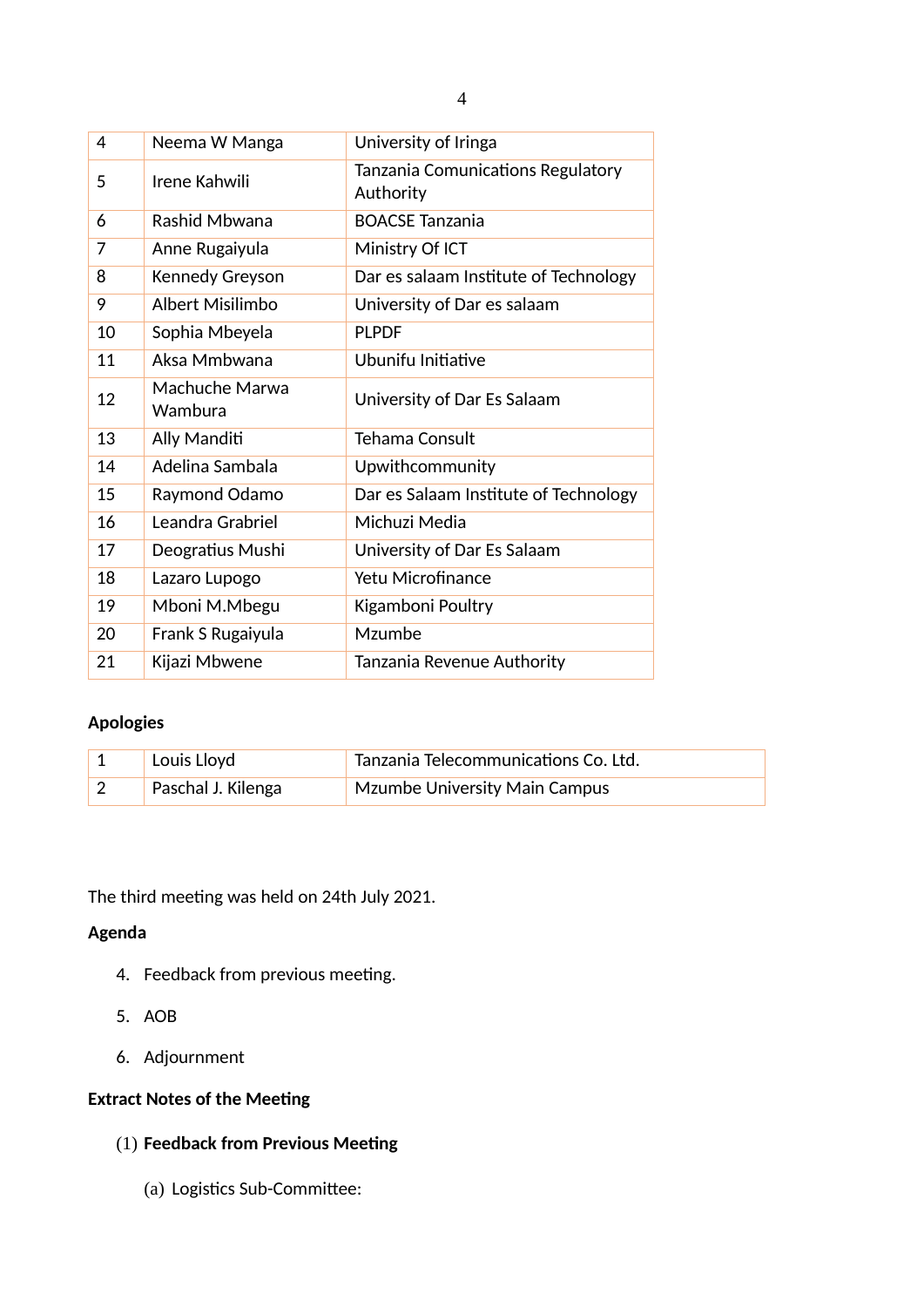- i. It was reported by the sub-committee that the Minster for ICT, Honorable Dr. Ashatu Kijaji confirmed that she will be the Keynote speaker for the Tanzania Internet Governance Forum 2021. She now wanted the zero draft to prepare her speech.
- ii. Public Calls: The public calls have yielded about 40 contributions to the themes and topics for the forum and the team is working on this to select the best topics and themes that are aligned with the UN IGF theme "Internet United". The selected themes and topics will be presented in the next meeting. Also received were presentation proposals from 20 presenters.
- iii. Nazar Nicholas: The coordinator of Tanzania IGF reported that efforts are underway for the Minister to attend the UN IGF in Katowice, Poland in December 2021.
- (b) Fundraising Sub-Committee
	- i. Aksa Mbwana: She reported that the committee received a positive feedback from Tanzania Internet Service Providers Association. The association said it would provide sponsorship of \$500
- (2) **AOB**
	- (a) Adelina Sambala**;** She said that we should also print some t-shirts for the TzIGF in the event we have sufficient funds for the meeting. It was agreed.
	- (b) Lazaro Lupogo; Said that that Secretariat should continue to send reminders to all stakeholder groups to attend the preparatory meetings and the main meeting this year.

#### **(3) Adjournment**

The meeting was closed at 5:30pm

#### **Participants in Attendance**

|   | <b>Name</b>         | <b>Stakeholder Group</b>              |
|---|---------------------|---------------------------------------|
| 1 | Naomi Achien'g      | Tanzania Broadcasting Corporation     |
| 2 | Masoud Lingson      | Kigamboni Community Centre            |
| 3 | Hon. Leila P. Malya | Kisutu Law Courts                     |
| 4 | Neema W Manga       | University of Iringa                  |
| 5 | Stela Rugongo       | Society for Digital Africa(SODA)      |
| 6 | Kennedy Grayson     | Dar es salaam Institute of Technology |
| 7 | Albert Misilimbo    | University of Dar es Slaam            |
| 8 | Louis Lloyd         | Tanzania Telecommunications Co. Ltd.  |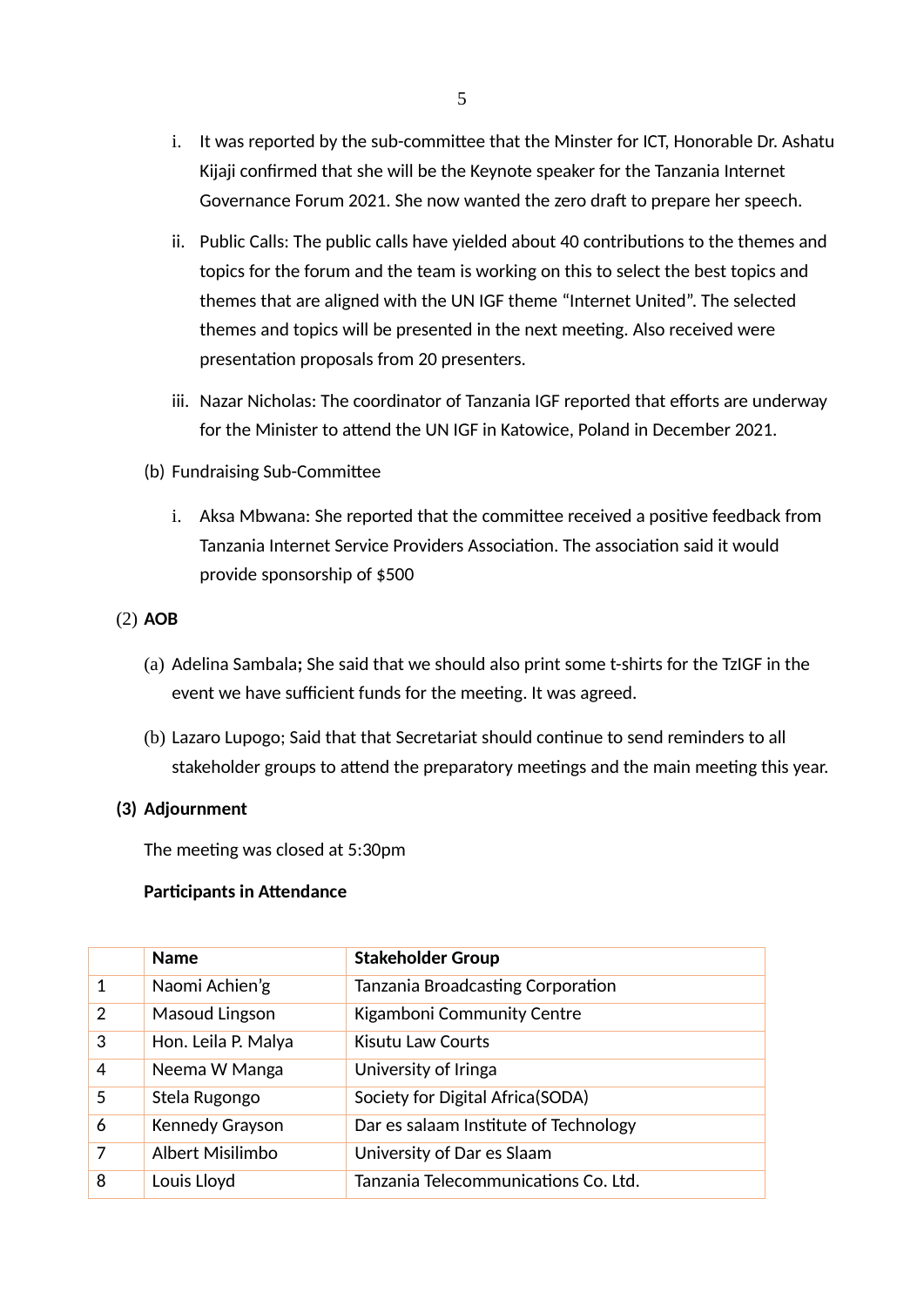| 9  | Paschal J. Kilenga        | <b>Mzumbe University Main Campus</b>  |
|----|---------------------------|---------------------------------------|
| 10 | Sophia Mbeyela            | <b>PLPDF</b>                          |
| 11 | Aksa Mmbwana              | Ubunifu Initiative                    |
| 12 | Machuche Marwa<br>Wambura | University of Dar Es Salaam           |
| 13 | Ally Manditi              | Tehama Consult                        |
| 14 | Adelina Sambala           | Upwithcommunity                       |
| 15 | Raymond Odamo             | Dar es Salaam Institute of Technology |
| 16 | Leandra Grabriel          | Michuzi Media                         |
| 17 | Deogratius Mushi          | University of Dar Es Salaam           |
| 18 | Lazaro Lupogo             | Yetu Microfinance                     |
| 19 | Mboni M.Mbegu             | Kigamboni Poultry                     |
| 20 | Frank S Rugaiyula         | <b>Mzumbe</b>                         |
| 21 | Kijazi Mbwene             | Tanzania Revenue Authority            |

#### Apologies

|    | Rashid Mbwana  | <b>BOACSE Tanzania</b>                         |
|----|----------------|------------------------------------------------|
|    | Anne Rugaiyula | Ministry Of ICT                                |
| -3 | Irene Kahwili  | Tanzania Comunications Regulatory<br>Authority |

The fourth meeting was held on 23rd September 2021.

#### **Agenda**

- 1. Feedback from previous meeting
- 2. AOB

#### (4) **Feedback from Previous Meeting**

- (a) Logistics Sub-Committee:
	- i. Dr. Haji Ali: The zero speech draft was sent to the Minister and receipt was confirmed and it is now formal that the Minster will attend the event. Another zero speech draft was also sent to the Director of ICT Zanzibar Dr. Mndewa. Dr. Mdewa confirmed that he will deliver a closing keynote for the TZIGF 2021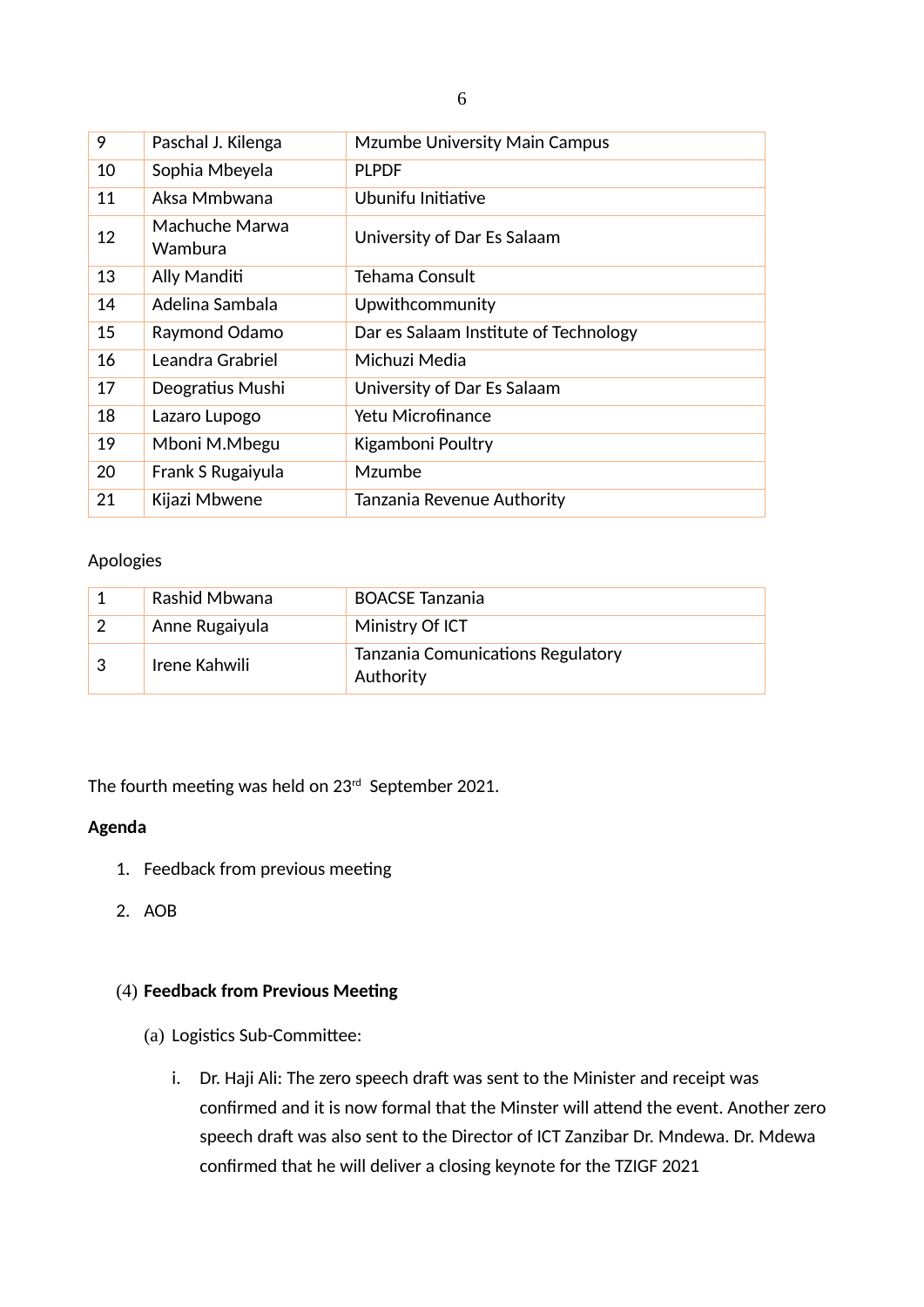- ii. Members of the meeting received best suggested topics and themes. They were deliberated upon and there was consensus on the theme. That the theme for the meeting will be "I**nternet United: Lessons of the Internet resilience in the midst of COVID-19 pandemic"**. The topics that were agreed were; The history of Tanzania Internet Governance Forum, Agriculture digitalization and the digital ecosystem: An opportunity for young women and men, Universal Acceptance: Some domain names are more equal than others, why?,Bringing rural communities online: Policy and initiatives to bridge the digital gaps, Bringing rural communities online: Policy and initiatives to bridge the digital gaps, The Impact of Internet shutdowns in Africa: The Bulawayo Health delivery system case study ,Online harms: Solutions to fighting misinformation and fake news online, Internet Governance: An overview, Cybersecurity: Securing our digital spaces. The topic chosen for the Panel Discussion is Innovative local approaches and strategies to achieve Universal Internet access and Meaningful Connectivity in Tanzania,
- iii. Nazar Nicholas: The coordinator of Tanzania IGF reported that efforts are underway for the Minister to attend the UN IGF in Katowice, Poland in December 2021.
- iv. Due to some logistical challenges and funding, the date for the meeting was moved to 5th November 2021.
- (b) Fundraising Sub-Committee
	- i. She reported that the committee received a positive feedback from Tanzania Internet Service Providers Association. The association said it would provide sponsorship of \$500

## (5) **AOB**

- (a) Sofia Mbeyela **;** Many as possible we should engage all types of people with disabilities . It was agreed.
- (b) Evelyn Rujuguru; submitted that the process of organizing Youth IGF Tanzania is progressing on well and they have secure venue at Dar es salaam Institute of Technology where the youth meeting will take place.

## **(6) Adjournment**

The meeting was closed at 5:20pm

## **Participants in Attendance:**